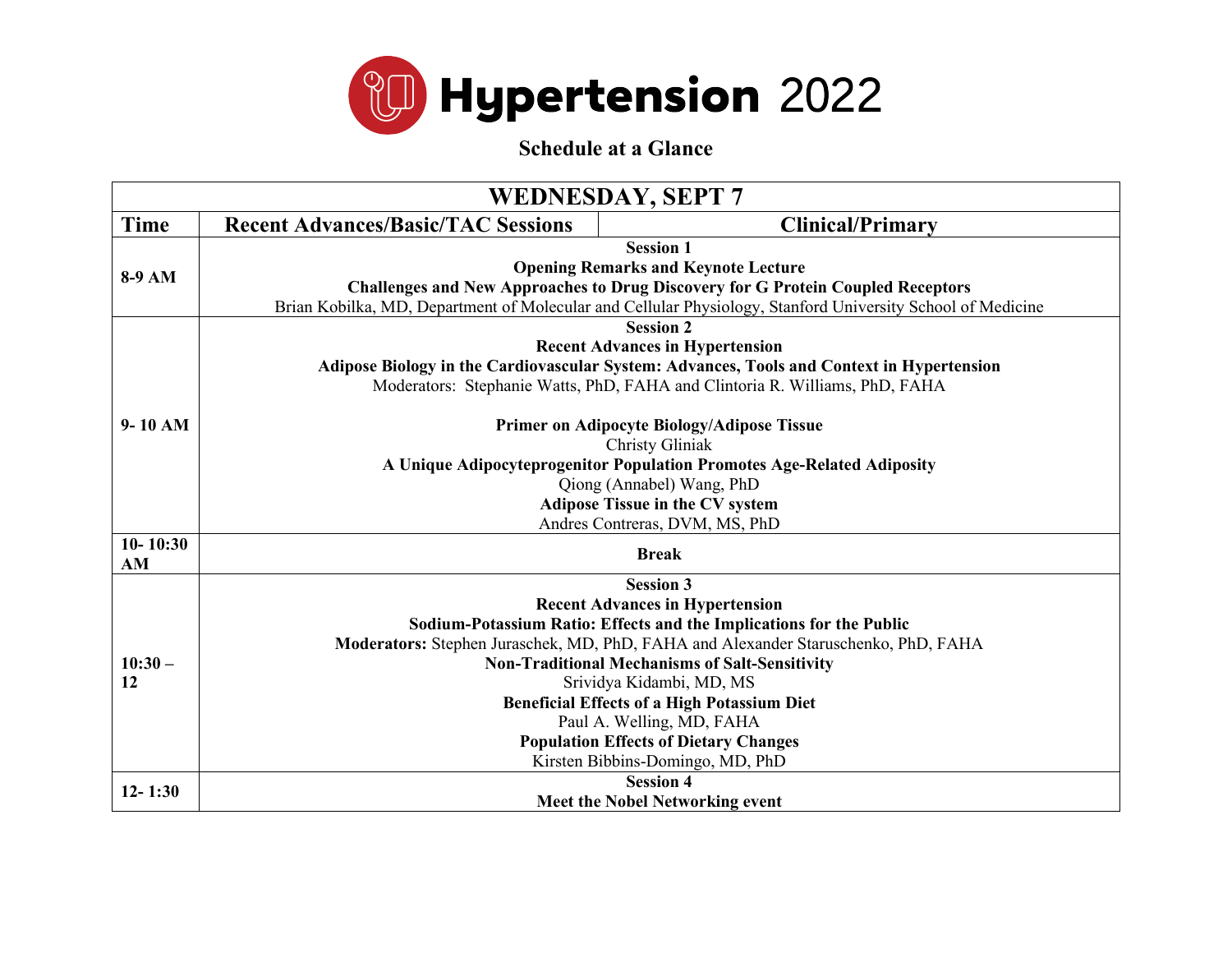

|                  |                                                                                                                                                                                                                                | <b>Session 5D</b>                                                                                                                                                                                                                                                                                                                                                                                                                                                                                                   |
|------------------|--------------------------------------------------------------------------------------------------------------------------------------------------------------------------------------------------------------------------------|---------------------------------------------------------------------------------------------------------------------------------------------------------------------------------------------------------------------------------------------------------------------------------------------------------------------------------------------------------------------------------------------------------------------------------------------------------------------------------------------------------------------|
|                  |                                                                                                                                                                                                                                | <b>CPCS Concurrent</b>                                                                                                                                                                                                                                                                                                                                                                                                                                                                                              |
|                  |                                                                                                                                                                                                                                | <b>State of the Art Debates on Blood Pressure Control</b>                                                                                                                                                                                                                                                                                                                                                                                                                                                           |
|                  |                                                                                                                                                                                                                                | <b>Moderators</b>                                                                                                                                                                                                                                                                                                                                                                                                                                                                                                   |
|                  |                                                                                                                                                                                                                                | Wanpen Vongpatanasin, MD, FAHA                                                                                                                                                                                                                                                                                                                                                                                                                                                                                      |
| $1:30-$<br>3:00  | Session 5 $(A, B \text{ and } C)$<br><b>Concurrent Oral abstract sessions highlighting</b><br><b>Early Career/Student Science</b><br><b>Concurrent Session A</b><br><b>Concurrent Session B</b><br><b>Concurrent Session C</b> | <b>Case Presentation 1</b><br>Wanpen Vongpatanasin, MD, FAHA<br><b>Blood Pressure Control Should Focus on Less Sodium</b><br>Stephen P Juraschek, MD, PhD, FAHA<br><b>Blood Pressure Control Should Focus on More Potassium</b><br><b>Case Presentation 2</b><br>Systolic Blood Pressure Target Should Be Less Than 130 mm Hg<br><b>Among Older Adults with Hypertension</b><br>Mark A. Supiano, MD, AGSF<br>For Older Adults We Are Not There Yet: Systolic Blood Pressure<br>Target Should Be 130 mm Hg or Higher |
| $3:00 -$<br>3:30 |                                                                                                                                                                                                                                | <b>Break</b>                                                                                                                                                                                                                                                                                                                                                                                                                                                                                                        |
|                  |                                                                                                                                                                                                                                | <b>Session 6D</b>                                                                                                                                                                                                                                                                                                                                                                                                                                                                                                   |
|                  |                                                                                                                                                                                                                                | <b>Primary Care Concurrent</b>                                                                                                                                                                                                                                                                                                                                                                                                                                                                                      |
|                  |                                                                                                                                                                                                                                | <b>Self-Measured Blood Pressure Monitoring with Clinical Support to</b>                                                                                                                                                                                                                                                                                                                                                                                                                                             |
|                  | Session $6(A, B \text{ and } C)$                                                                                                                                                                                               | <b>Improve Hypertension Outcome</b>                                                                                                                                                                                                                                                                                                                                                                                                                                                                                 |
|                  | <b>Concurrent Oral abstract sessions highlighting</b>                                                                                                                                                                          | <b>Moderators: Jennifer Cluett, MD</b>                                                                                                                                                                                                                                                                                                                                                                                                                                                                              |
|                  | <b>Early Career/Student Science</b>                                                                                                                                                                                            | <b>Selection of Self-Measured Blood Pressure Monitoring Devices:</b>                                                                                                                                                                                                                                                                                                                                                                                                                                                |
| $3:30-$<br>5:30  |                                                                                                                                                                                                                                | <b>Accuracy and Functionality</b>                                                                                                                                                                                                                                                                                                                                                                                                                                                                                   |
|                  | <b>Concurrent Session A</b>                                                                                                                                                                                                    | Tammy M. Brady, MD, PhD                                                                                                                                                                                                                                                                                                                                                                                                                                                                                             |
|                  | <b>Concurrent Session B</b>                                                                                                                                                                                                    | <b>Self-Measured Blood Pressure Monitoring Billing Considerations:</b>                                                                                                                                                                                                                                                                                                                                                                                                                                              |
|                  | <b>Concurrent Session C</b>                                                                                                                                                                                                    | <b>Remote Monitoring and Self-Measured Blood Pressure Monitoring</b>                                                                                                                                                                                                                                                                                                                                                                                                                                                |
|                  |                                                                                                                                                                                                                                | <b>Codes</b>                                                                                                                                                                                                                                                                                                                                                                                                                                                                                                        |
|                  |                                                                                                                                                                                                                                | CAPT Fleetwood Loustalot, FNP, PhD, FAHA                                                                                                                                                                                                                                                                                                                                                                                                                                                                            |
|                  |                                                                                                                                                                                                                                | <b>Self-Measured Blood Pressure Telemonitoring: Lessons Learned</b>                                                                                                                                                                                                                                                                                                                                                                                                                                                 |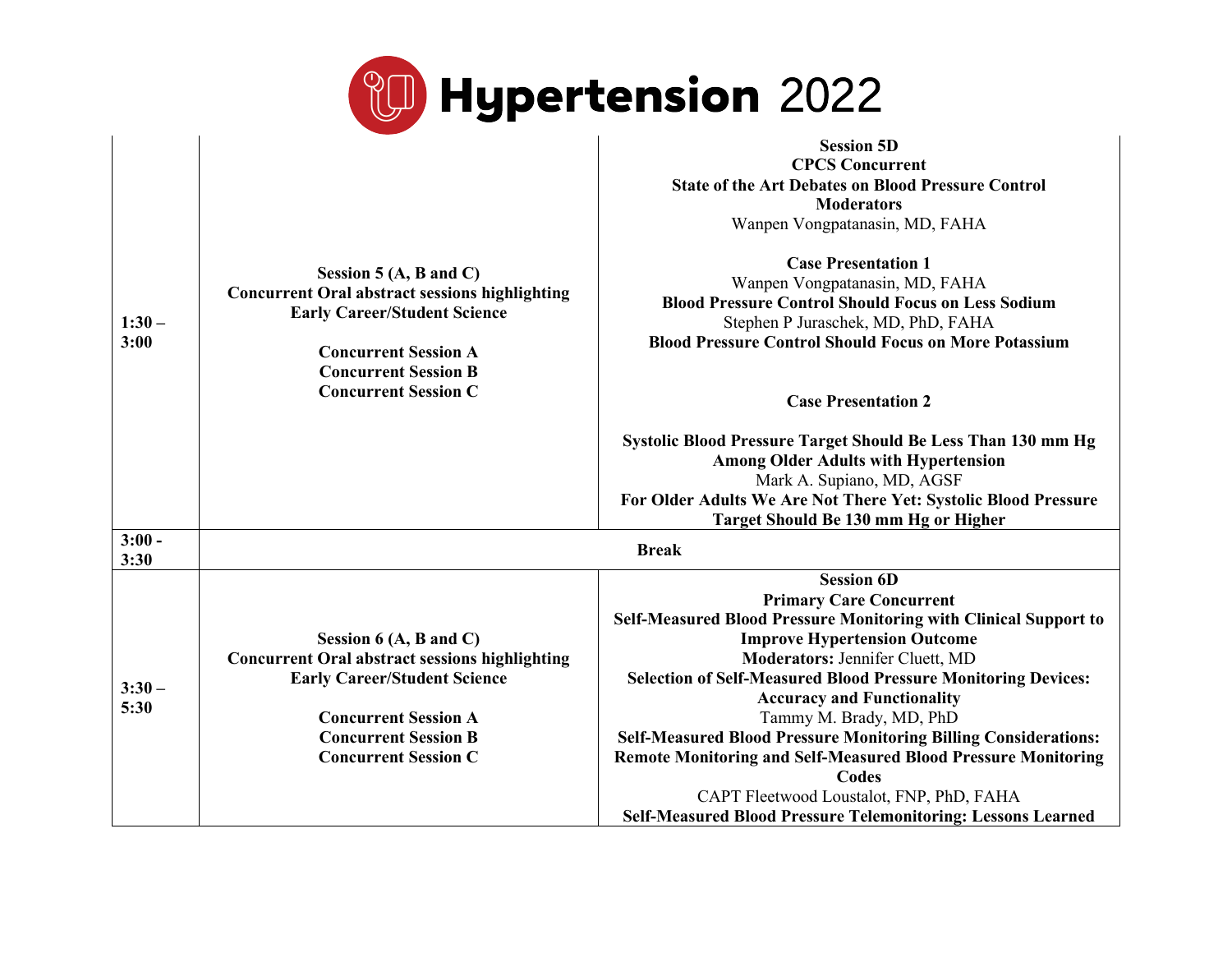

|                         |                               | During the COVID-19 Pandemic                                                                                                                                                                                                                                               |  |
|-------------------------|-------------------------------|----------------------------------------------------------------------------------------------------------------------------------------------------------------------------------------------------------------------------------------------------------------------------|--|
|                         |                               | <b>Electronic Health Record Integration and IT Infrastructure to</b><br><b>Support Self-Measured Blood Pressure Monitoring</b><br>Mintu Turakhia MD MAS, FAHA, FACC, FHRS<br><b>Integration of Self-Measured Blood Pressure Monitoring Into Clinic</b><br><b>Workflows</b> |  |
|                         |                               | <b>Co-Intervention Support for Self-Measured Blood Pressure</b><br>Monitoring<br>Ruth-Alma Turkson-Ocran, PhD, MPH, RN, FNP-BC                                                                                                                                             |  |
| $5:30-$<br>7:00         |                               | <b>POSTER SESSION 1: TAC Poster session/competition and reception</b>                                                                                                                                                                                                      |  |
| <b>THURSDAY, SEPT 8</b> |                               |                                                                                                                                                                                                                                                                            |  |
| 7-8 AM                  | <b>PPG</b> Session            |                                                                                                                                                                                                                                                                            |  |
| 7-8 AM                  | <b>AHA Grant Session</b>      |                                                                                                                                                                                                                                                                            |  |
|                         |                               |                                                                                                                                                                                                                                                                            |  |
| <b>Time</b>             | <b>Recent Advances/ Basic</b> | <b>Clinical/Primary</b>                                                                                                                                                                                                                                                    |  |
|                         |                               | <b>Session 7</b>                                                                                                                                                                                                                                                           |  |
|                         |                               | <b>Recent Advances in Hypertension</b>                                                                                                                                                                                                                                     |  |
|                         |                               | The RESTORE Health Equity Research Network                                                                                                                                                                                                                                 |  |
|                         |                               | Moderator: Daichi Shimbo, MD                                                                                                                                                                                                                                               |  |
|                         |                               | <b>AHA Health Equity Impact Goal</b>                                                                                                                                                                                                                                       |  |
|                         |                               | Daichi Shimbo, MD                                                                                                                                                                                                                                                          |  |
|                         |                               | <b>Overview of the AHA RESTORE Health Equity Research Network</b>                                                                                                                                                                                                          |  |
| 8-9 AM                  |                               | Gbenga Ogedegbe, MD                                                                                                                                                                                                                                                        |  |
|                         |                               | <b>Social Determinants of Health and Hypertension</b>                                                                                                                                                                                                                      |  |
|                         |                               | Yvonne Commodore-Mensah, PhD, MHS, RN, FAHA<br><b>Neighborhood Environment and Hypertension</b>                                                                                                                                                                            |  |
|                         |                               | Phillip Levy, MD, MPH, FAHA, FACC                                                                                                                                                                                                                                          |  |
|                         |                               | <b>Geographic Disparities in Hypertension</b>                                                                                                                                                                                                                              |  |
|                         |                               | Shakia Hardy, PhD                                                                                                                                                                                                                                                          |  |
|                         |                               | <b>Community Health Worker Interventions for Hypertension</b><br>Chidinma A. Ibe, PhD                                                                                                                                                                                      |  |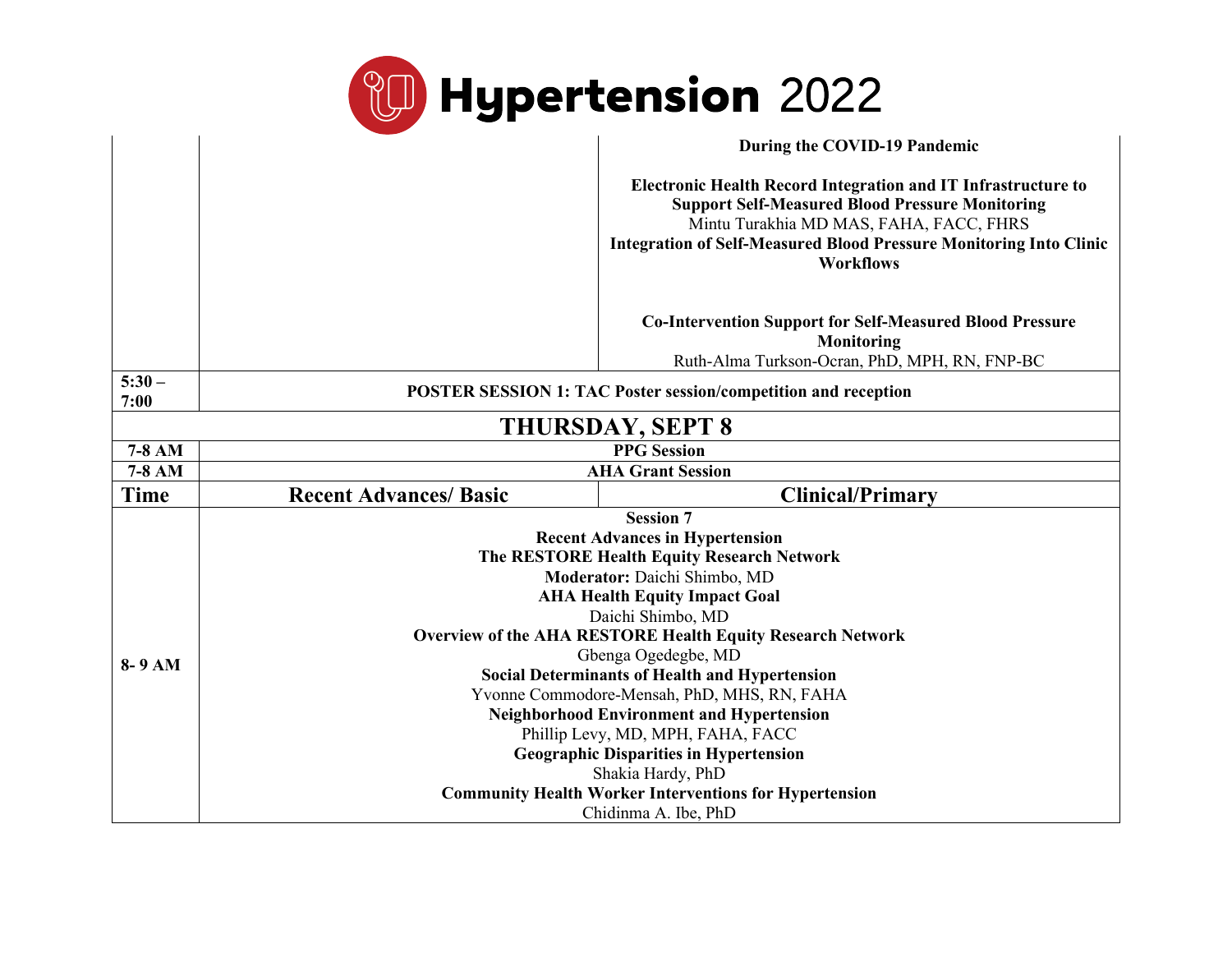

|              | <b>Session 8</b>                                                                                                     |                                                                                                            |  |
|--------------|----------------------------------------------------------------------------------------------------------------------|------------------------------------------------------------------------------------------------------------|--|
| $9-10$ AM    | <b>Recent Advances in Hypertension</b>                                                                               |                                                                                                            |  |
|              | Worsening Trends in Blood Pressure Control in the US - Getting on Track at the Organizational, Community, and Policy |                                                                                                            |  |
|              | <b>Levels</b>                                                                                                        |                                                                                                            |  |
|              |                                                                                                                      | Moderators: Cassandra Ford, PhD, RN, FAHA, FGSA and Marwah Abdalla, MD                                     |  |
|              | Worrisome Trends in Blood Pressure Control in the US                                                                 |                                                                                                            |  |
|              | Marwah Abdalla, MD                                                                                                   |                                                                                                            |  |
|              | <b>Successful Health System Level Strategies</b>                                                                     |                                                                                                            |  |
|              |                                                                                                                      | Kristi Reynolds, PhD, MPH, FAHA, FACE                                                                      |  |
|              |                                                                                                                      | Use of Team-Based Care Rather Than Single Clinician-Patient Interactions to Improve Blood Pressure Control |  |
|              | Use of Multi-faceted Evidence-based Treatment Protocols can Improve BP Control<br>Brent M. Egan, MD, FAHA            |                                                                                                            |  |
|              |                                                                                                                      |                                                                                                            |  |
|              | <b>Lessons from Low-Income Countries: Global Perspectives</b><br>Andrew Moran, MD, MPH, FAHA                         |                                                                                                            |  |
| $10 - 10:30$ |                                                                                                                      |                                                                                                            |  |
| AM           | <b>Break</b>                                                                                                         |                                                                                                            |  |
|              |                                                                                                                      | <b>Session 9</b>                                                                                           |  |
|              | <b>Recent Advances in Hypertension</b>                                                                               |                                                                                                            |  |
|              | <b>Editing the Genome and Epigenome: Implications for Translational Medicine</b>                                     |                                                                                                            |  |
|              | Moderators: Silvia Medrano, PhD and Aron Geurts, PhD                                                                 |                                                                                                            |  |
| $10:30-$     | Deciphering the Human Genes Through Re-Engineering Human Genome                                                      |                                                                                                            |  |
| 12           | Mazhar Adli, PhD<br><b>BEAM</b> technology<br><b>Gene Delivery to the Kidney</b>                                     |                                                                                                            |  |
|              |                                                                                                                      |                                                                                                            |  |
|              |                                                                                                                      |                                                                                                            |  |
|              | Matthew Wilson, MD                                                                                                   |                                                                                                            |  |
|              | Lunch on your own/ Exhibits                                                                                          |                                                                                                            |  |
| $12 - 1:30$  | <b>Session 10</b>                                                                                                    |                                                                                                            |  |
|              | <b>TAC CHAMP lunch</b>                                                                                               |                                                                                                            |  |
|              |                                                                                                                      | <b>Session 11</b>                                                                                          |  |
| $1:30-$      | <b>POSTER SESSION 2</b>                                                                                              | <b>Primary Care Concurrent</b>                                                                             |  |
| 3:00         |                                                                                                                      | <b>Secondary Drivers of Hypertension</b>                                                                   |  |
|              |                                                                                                                      | Moderators: Eugene Yang, MD and Sandra J. Taler MD, FAHA                                                   |  |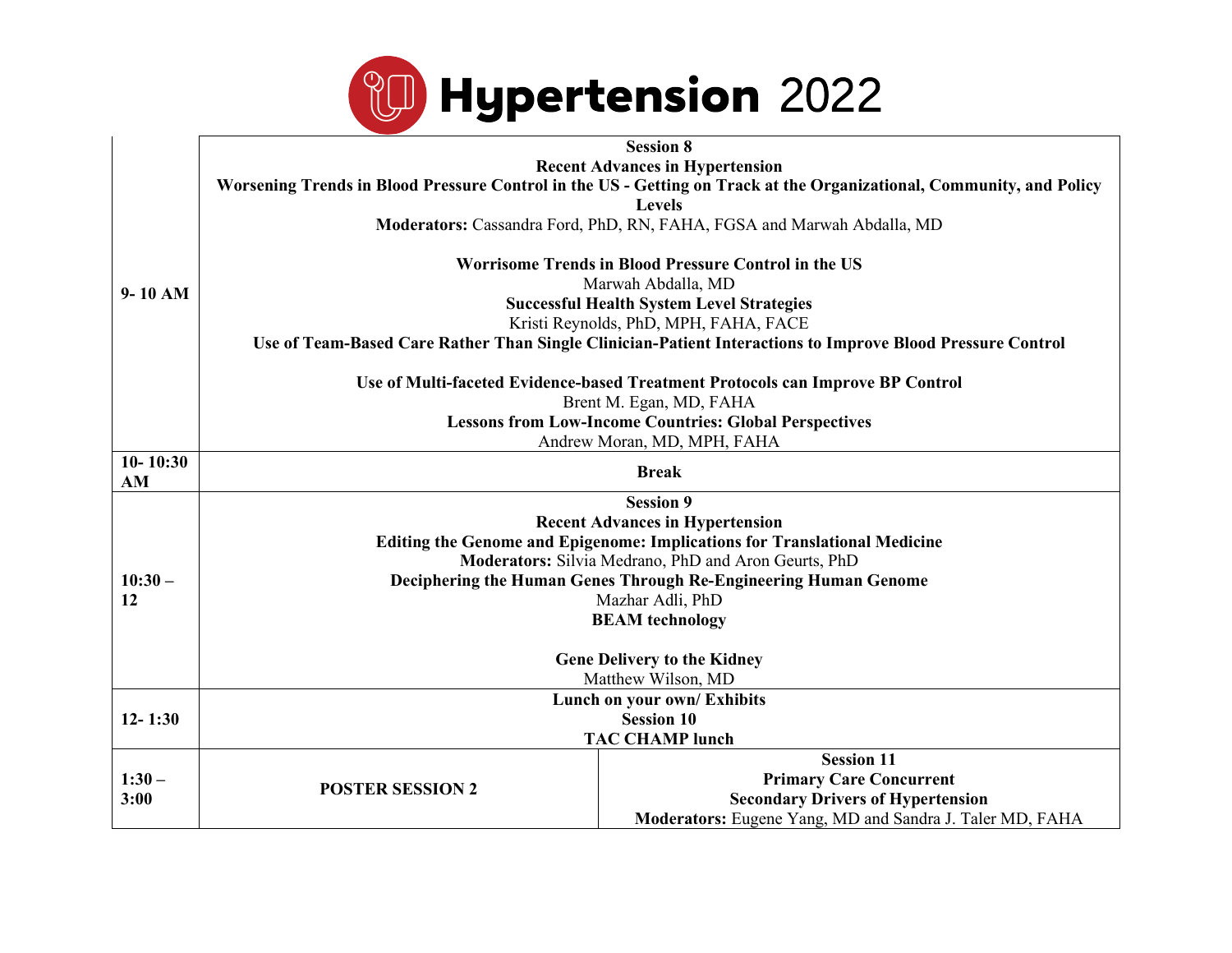

|                  |                                                                                                                                                                                                                                                                                                                                           | <b>Chronic Kidney Disease and Hypertension: New Clinical Updates</b>                                                                                                                                                                                                                                                                                                                                                                                                                                                                                                                                                                                                                               |
|------------------|-------------------------------------------------------------------------------------------------------------------------------------------------------------------------------------------------------------------------------------------------------------------------------------------------------------------------------------------|----------------------------------------------------------------------------------------------------------------------------------------------------------------------------------------------------------------------------------------------------------------------------------------------------------------------------------------------------------------------------------------------------------------------------------------------------------------------------------------------------------------------------------------------------------------------------------------------------------------------------------------------------------------------------------------------------|
|                  |                                                                                                                                                                                                                                                                                                                                           | Prescription and Over the Counter Medications that Impact Blood<br><b>Pressure</b><br>John M. Flack MD, MPH, FASH, MACP, FAHA<br><b>Connecting Sleep Health to Hypertension Control</b>                                                                                                                                                                                                                                                                                                                                                                                                                                                                                                            |
|                  |                                                                                                                                                                                                                                                                                                                                           | Who and How to Evaluate for Primary Aldosteronism<br>John W. Funder, MD, PhD                                                                                                                                                                                                                                                                                                                                                                                                                                                                                                                                                                                                                       |
| $3:00 -$<br>3:30 |                                                                                                                                                                                                                                                                                                                                           | <b>Break</b>                                                                                                                                                                                                                                                                                                                                                                                                                                                                                                                                                                                                                                                                                       |
| $3:30-$<br>5:30  | <b>Session 12</b><br>$3:30-4:00$<br><b>Arthur C. Corcoran Memorial Lecture</b><br>$4:00 - 5:30$<br>Session 12 (A, B and C)<br><b>Concurrent Oral Abstracts</b><br><b>Concurrent A:</b><br>4-4:30 Rising Star Lecture:<br><b>Renin/Pro-Renin Receptor</b><br>Nirupama Ramkumar MD, MPH, FAHA<br><b>Concurrent B</b><br><b>Concurrent C</b> | <b>Session 12D</b><br><b>CPCS Concurrent</b><br><b>Update on the Non-Pharmacologic Treatment of Hypertension</b><br>Moderators: Naomi DL Fisher, MD, and D. Edmund Anstey, MD MPH<br><b>Treatment of Primary Aldosteronism</b><br>Anand Vaidya, MD, MMSc<br><b>Treatment of Sleep Apnea for Blood Pressure Control</b><br>Marwah Abdalla, MD<br><b>Exercise Training in a Sedentary World</b><br><b>Update in Renal Sympathetic Denervation BP Lowering Effects</b><br><b>Hypertension</b><br>Sverre E. Kjeldsen, MD, Dr. med.<br><b>Weight Loss and Weight Reduction Surgery</b><br>Carlos Aurelio Schiavon<br><b>Implementing Sodium Reduction in the Real World</b><br>Sarah C. Couch, PhD, RDN |
|                  |                                                                                                                                                                                                                                                                                                                                           | <b>Session 13</b>                                                                                                                                                                                                                                                                                                                                                                                                                                                                                                                                                                                                                                                                                  |
| $5:30-$<br>6:45  | <b>Annual Hypertension Awards Session:</b><br>The Stephanie Watts Career Development Award<br>The Harry Goldblatt Award for New Investigators<br>The Award for Patient-Oriented or Clinical Research in Hypertension<br>The Award for Support of Underrepresented Minorities<br>The New Investigator Award for Japanese Fellows           |                                                                                                                                                                                                                                                                                                                                                                                                                                                                                                                                                                                                                                                                                                    |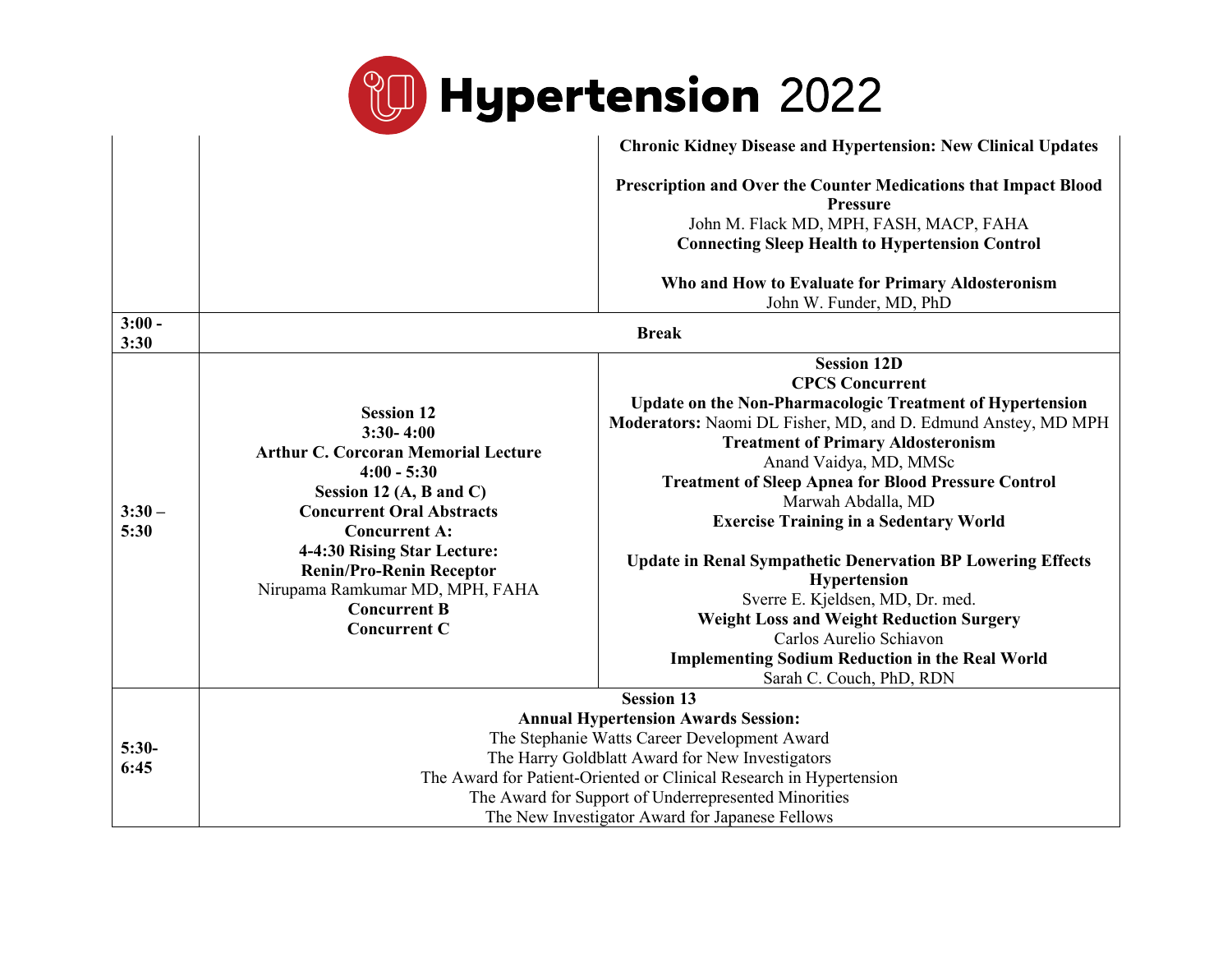

|                       | The British-Irish Hypertension Award                           |                                                                        |  |
|-----------------------|----------------------------------------------------------------|------------------------------------------------------------------------|--|
|                       | The High Blood Pressure Research Council of Australia Award    |                                                                        |  |
| $7:00 -$              | <b>TAC MIXER</b>                                               |                                                                        |  |
| 11:00                 |                                                                | <b>DSI???</b>                                                          |  |
| <b>FRIDAY, SEPT 9</b> |                                                                |                                                                        |  |
| <b>Time</b>           | <b>Recent Advances/ Basic / TAC</b><br><b>Clinical/Primary</b> |                                                                        |  |
|                       |                                                                | <b>Session 14D</b>                                                     |  |
|                       |                                                                | <b>CPCS Concurrent</b>                                                 |  |
|                       |                                                                | <b>Update on Pharmacologic Interventions in Hypertension</b>           |  |
|                       | <b>Session 14</b>                                              | Moderators: Wanpen Vongpatanasin, MD and Angela L. Price, MD           |  |
|                       | $7:30 - 8:00$                                                  |                                                                        |  |
|                       | <b>Donald Seldin Award Lecture</b>                             | <b>Chlorthalidone in Chronic Kidney Disease</b>                        |  |
|                       | Session 14 $(A, B \text{ and } C)$                             | Rajiv Agarwal, MD, MS                                                  |  |
|                       | $8:00 - 9:30$                                                  | <b>Non-Steroidal Mineralocorticoid Receptor Antagonists</b>            |  |
| 7:30-9:30             | <b>Concurrent Oral Abstracts</b>                               | Sadayoshi Ito, MD, PhD                                                 |  |
| AM                    | <b>Concurrent A:</b>                                           | <b>SGLT2 Inhibitors and GLP-1 Receptor Agonists: Role in</b>           |  |
|                       | 8-8:30 Rising Star Lecture                                     | <b>Hypertension Control</b>                                            |  |
|                       | <b>Angiotensin and the Brain</b>                               | Keith C. Ferdinand, MD, FAHA                                           |  |
|                       | Pablo Nakagawa, PhD                                            | Hypertension in Pregnancy: Antihypertensive Medication and Blood       |  |
|                       | <b>Concurrent B</b>                                            | <b>Pressure Goals</b>                                                  |  |
|                       | <b>Concurrent C</b>                                            | Alan Thevenet N. Tita, MD, PhD                                         |  |
|                       |                                                                | <b>Emerging Pharmacotherapy in Hypertension: Lessons Learned from</b>  |  |
|                       |                                                                | Pharmacogenomics                                                       |  |
|                       |                                                                | Arlene Chapman, MD                                                     |  |
| $9:30-$               | <b>Break</b>                                                   |                                                                        |  |
| 10:00                 |                                                                |                                                                        |  |
|                       | <b>Session 15</b>                                              | <b>Session 15D</b>                                                     |  |
|                       | $10:00 - 10:30$                                                | <b>CPCS Concurrent</b>                                                 |  |
|                       | <b>Harriet Dustan Award Lecture</b>                            | Population Health: Understanding Disparities and Achieving Health      |  |
| $10:00 -$             | Session 15 $(A, B \text{ and } C)$                             | <b>Equity in Hypertension</b>                                          |  |
| 12:00                 | $10:30 - 12:00$                                                | Moderators: Chinelo Onyilofor, MD, MPH                                 |  |
|                       | <b>Concurrent Oral abstracts</b>                               |                                                                        |  |
|                       | <b>Concurrent A:</b>                                           | <b>Hypertension in Young Adults: Lessons from Coronary Artery Risk</b> |  |
|                       | 10:30 - 11 Rising Star Lecture                                 | Development in Young Adults (CARDIA) and the Multi-Ethnic              |  |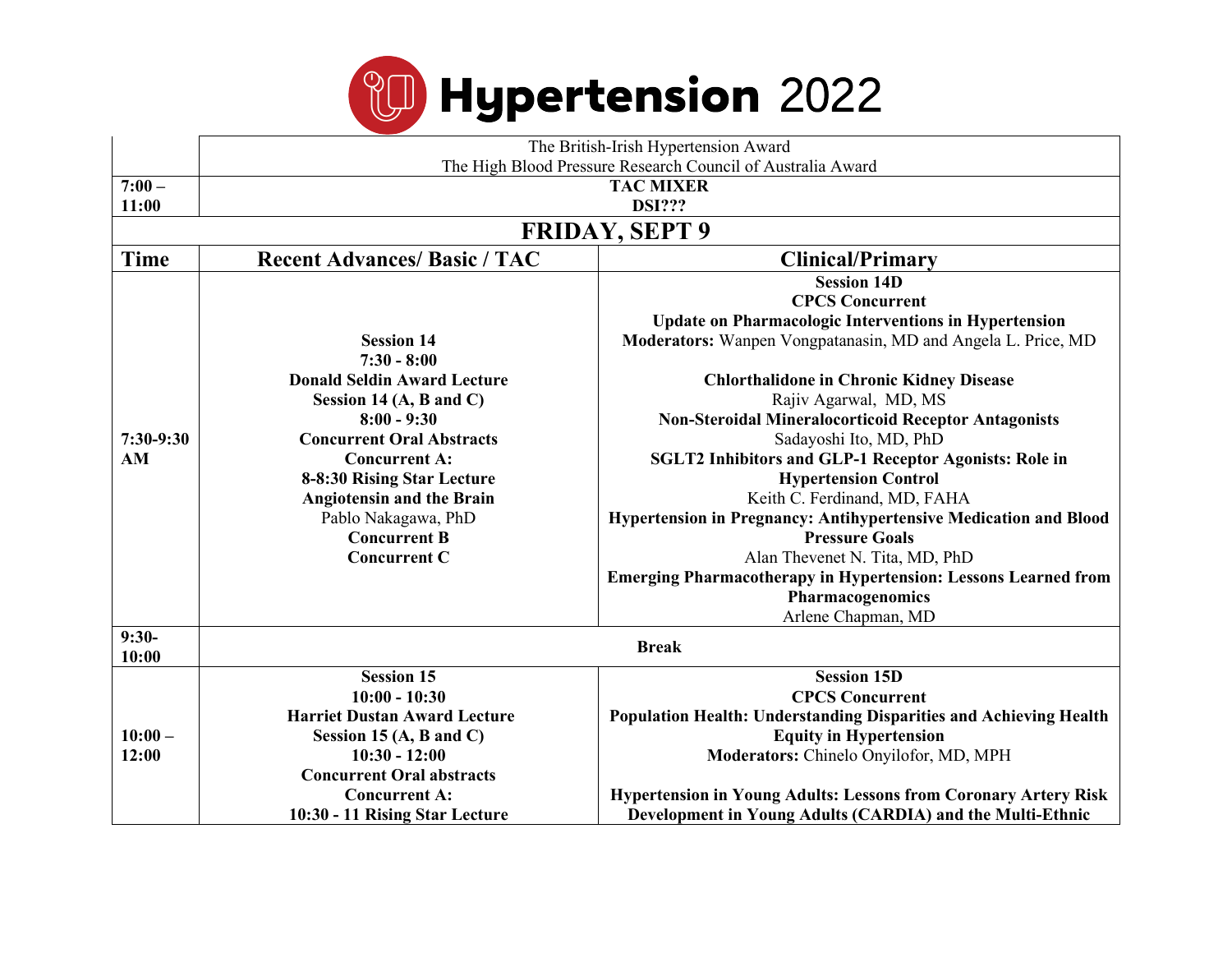|                  |                                                                                                                                                                                 | <b>Hypertension 2022</b>                                                                                                                                                                                                                                                                                                                                                                                                                                                                                                                                                                                                                                                                                                                                                                                                             |  |
|------------------|---------------------------------------------------------------------------------------------------------------------------------------------------------------------------------|--------------------------------------------------------------------------------------------------------------------------------------------------------------------------------------------------------------------------------------------------------------------------------------------------------------------------------------------------------------------------------------------------------------------------------------------------------------------------------------------------------------------------------------------------------------------------------------------------------------------------------------------------------------------------------------------------------------------------------------------------------------------------------------------------------------------------------------|--|
|                  | <b>Hypertension and Cognitive Impairment: A Closer</b><br><b>Look at Neuroimmune Mechanisms</b><br>Monica M. Santisteban, PhD<br><b>Concurrent B</b><br><b>Concurrent C</b>     | <b>Study of Atherosclerosis (MESA)</b><br>Yuichiro Yano, MD, PhD, FAHA<br>Hypertension in Women: Lessons from the Women Health<br><b>Initiative (WHI)</b><br>Sylvia Wassertheil-Smoller, PhD, FAHA<br>Hypertension in African Americans: Lessons from the Jackson<br><b>Heart Study (JHS)</b><br>Shakia Hardy, PhD, MPH<br>High Blood Pressure in Children and Adolescents: Focus on the 2020<br><b>US Preventive Services Task Force Report</b><br>Elaine M. Urbina, MD, MS, FAHA, FACC, FAAP<br><b>Hypertension and Systems of Care: Rethinking Healthcare Delivery</b><br>for Blood Pressure Control<br>Brent M. Egan, MD, FAHA<br><b>Polypill in Underserved Populations</b><br>Thomas Wang, MD<br>Advancing Equity in Hypertension Outcomes in the US: What Have<br>We Achieved?<br>Yvonne Commodore-Mensah, PhD, MHS, RN, FAHA |  |
| $12 - 1:30$      |                                                                                                                                                                                 | <b>Session 16</b><br>$12:45-1:30$                                                                                                                                                                                                                                                                                                                                                                                                                                                                                                                                                                                                                                                                                                                                                                                                    |  |
|                  | <b>Meet the Journal Editors Networking event</b>                                                                                                                                |                                                                                                                                                                                                                                                                                                                                                                                                                                                                                                                                                                                                                                                                                                                                                                                                                                      |  |
| $1:30-$<br>3:00  | <b>POSTER SESSION 3</b>                                                                                                                                                         | <b>Session 17</b><br><b>Clinical-90 minutes</b><br>CPC Case study session sponsored by <i>Hypertension</i> journal                                                                                                                                                                                                                                                                                                                                                                                                                                                                                                                                                                                                                                                                                                                   |  |
| $3:00 -$<br>3:30 | <b>Break</b>                                                                                                                                                                    |                                                                                                                                                                                                                                                                                                                                                                                                                                                                                                                                                                                                                                                                                                                                                                                                                                      |  |
| $3:30-$<br>5:30  | <b>Session 18</b><br>$3:30 - 4:30$<br>The COH Mid Career Award for Research<br><b>Excellence and The KCVD Mid-Career</b><br><b>Achievement Award</b><br>Session 18 (A, B and C) | <b>Session 18D</b><br><b>Primary Care Concurrent</b><br><b>Strategies for Successful Hypertension Care in the Community</b><br>Moderators: Yvonne Commodore-Mensah, PhD, MHS, RN, FAHA and<br>Andrew Moran, MD, MPH, FAHA                                                                                                                                                                                                                                                                                                                                                                                                                                                                                                                                                                                                            |  |
|                  | $4:30 - 5:30$<br><b>Concurrent Oral abstracts</b>                                                                                                                               | <b>Best Practices in Implementing Team-Based Care for Blood</b><br><b>Pressure Control</b>                                                                                                                                                                                                                                                                                                                                                                                                                                                                                                                                                                                                                                                                                                                                           |  |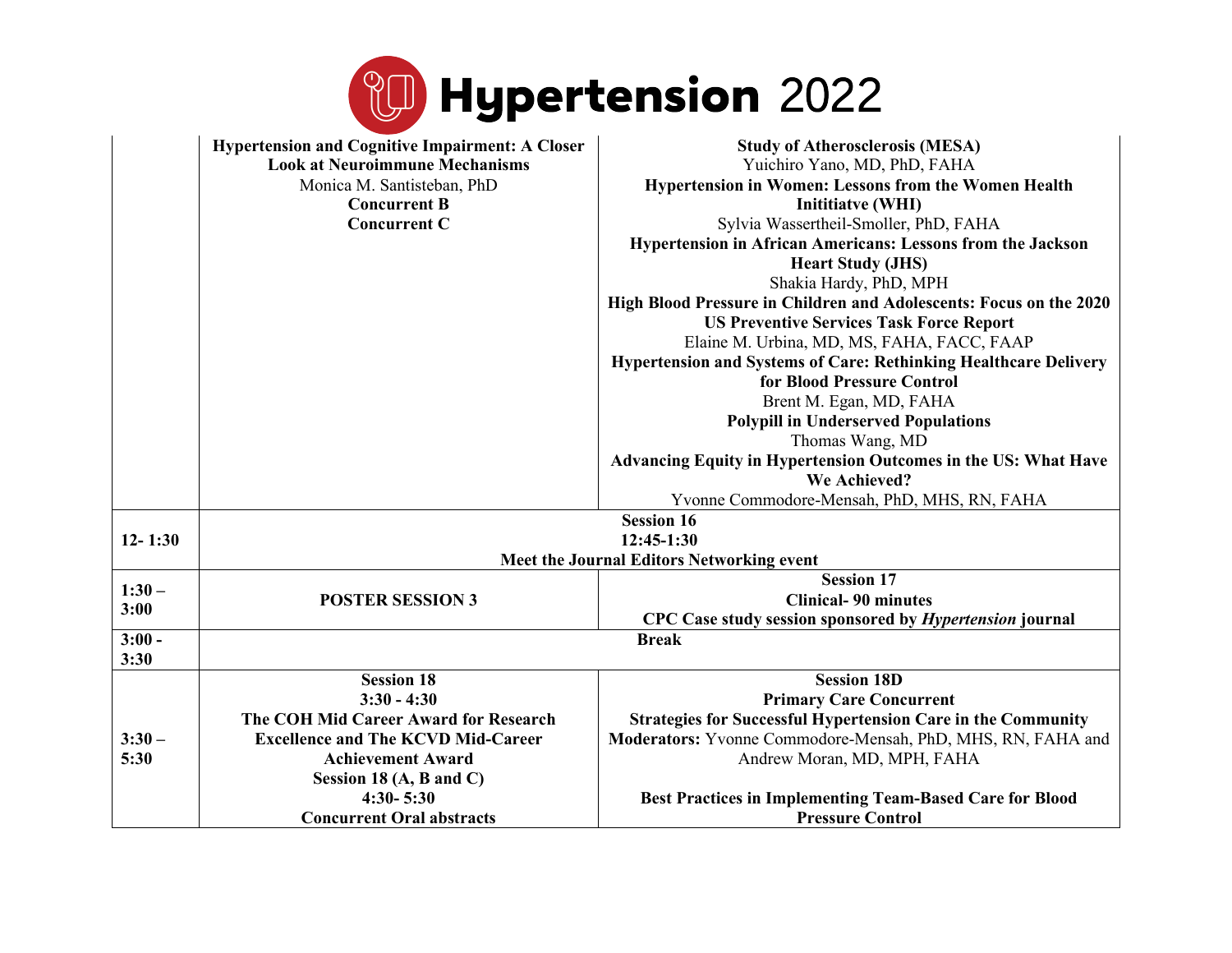|                          |                                                                                                                                                                                                                                                                                                                                                                              | <b>Hypertension</b> 2022                                                                                                                                                                                                                                                                                                                                                                                                                                                                                                                         |
|--------------------------|------------------------------------------------------------------------------------------------------------------------------------------------------------------------------------------------------------------------------------------------------------------------------------------------------------------------------------------------------------------------------|--------------------------------------------------------------------------------------------------------------------------------------------------------------------------------------------------------------------------------------------------------------------------------------------------------------------------------------------------------------------------------------------------------------------------------------------------------------------------------------------------------------------------------------------------|
|                          | <b>Concurrent A</b><br><b>Concurrent B</b><br><b>Concurrent C</b>                                                                                                                                                                                                                                                                                                            | Alison P. Smith, MPH, BA, BSN, RN<br>Assessing and Addressing Social Determinants of Health (SDoH) to<br><b>Improve Blood Pressure Control</b><br>Meg Meador, MPH, C-PHI, CPHQ<br><b>Insights from the National Hypertension Control Initiativ</b><br>Willie E. Lawrence Jr., MD, FAHA, FACC<br>Use of Antihypertensive Medication Treatment Algorithms to<br><b>Improve Blood Pressure Control</b><br>Eric MacLaughlin, Pharm.D.<br><b>Engaging Community Health Workers to Improve Hypertension</b><br><b>Outcomes</b><br>Chidinma A. Ibe, PhD |
| $5:45-$<br>6:30          | <b>Session 19</b><br><b>Excellence Award in Hypertension Research Lecture(s)</b>                                                                                                                                                                                                                                                                                             |                                                                                                                                                                                                                                                                                                                                                                                                                                                                                                                                                  |
| $7:00 -$<br>10:30        |                                                                                                                                                                                                                                                                                                                                                                              | HYPERTENSION AWARDS BANQUET EVENTS (RECEPTION, DINNER)                                                                                                                                                                                                                                                                                                                                                                                                                                                                                           |
| <b>SATURDAY, SEPT 10</b> |                                                                                                                                                                                                                                                                                                                                                                              |                                                                                                                                                                                                                                                                                                                                                                                                                                                                                                                                                  |
| <b>Time</b>              | <b>Recent Advances/ Basic / TAC</b>                                                                                                                                                                                                                                                                                                                                          | <b>Clinical/Primary</b>                                                                                                                                                                                                                                                                                                                                                                                                                                                                                                                          |
| 7:30-9:30<br>AM          | <b>Session 20</b><br>$7:30 - 8:00$<br>The Lewis K Dahl Memorial Lecture<br>Session 20 $(A, B \text{ and } C)$<br>$8:00 - 9:30$<br><b>Oral Abstracts</b><br><b>Concurrent A:</b><br>8-8:30 Rising Star Lecture:<br><b>Lysine Metabolism Conveys Kidney Protection in</b><br><b>Hypertension</b><br>Oleg Palygin, MSc, PhD, FAHA<br><b>Concurrent B</b><br><b>Concurrent C</b> | <b>Session 20D</b><br><b>Primary Care Concurrent</b><br>Non-Pharmacological and Pharmacological Treatments to Control<br>Hypertension<br>Moderators: Stephen Juraschek, MD, PhD, FAHA<br>Physical Activity and the Prevention and Control of Hypertension<br><b>Dietary Interventions That Lower Blood Pressure</b><br><b>Complementary and Alternative Approaches for Hypertension</b><br><b>De-Prescribing Hypertensive Therapy</b><br><b>Strategies for Treatment Intensification to Achieve Hypertension</b><br>Control                      |